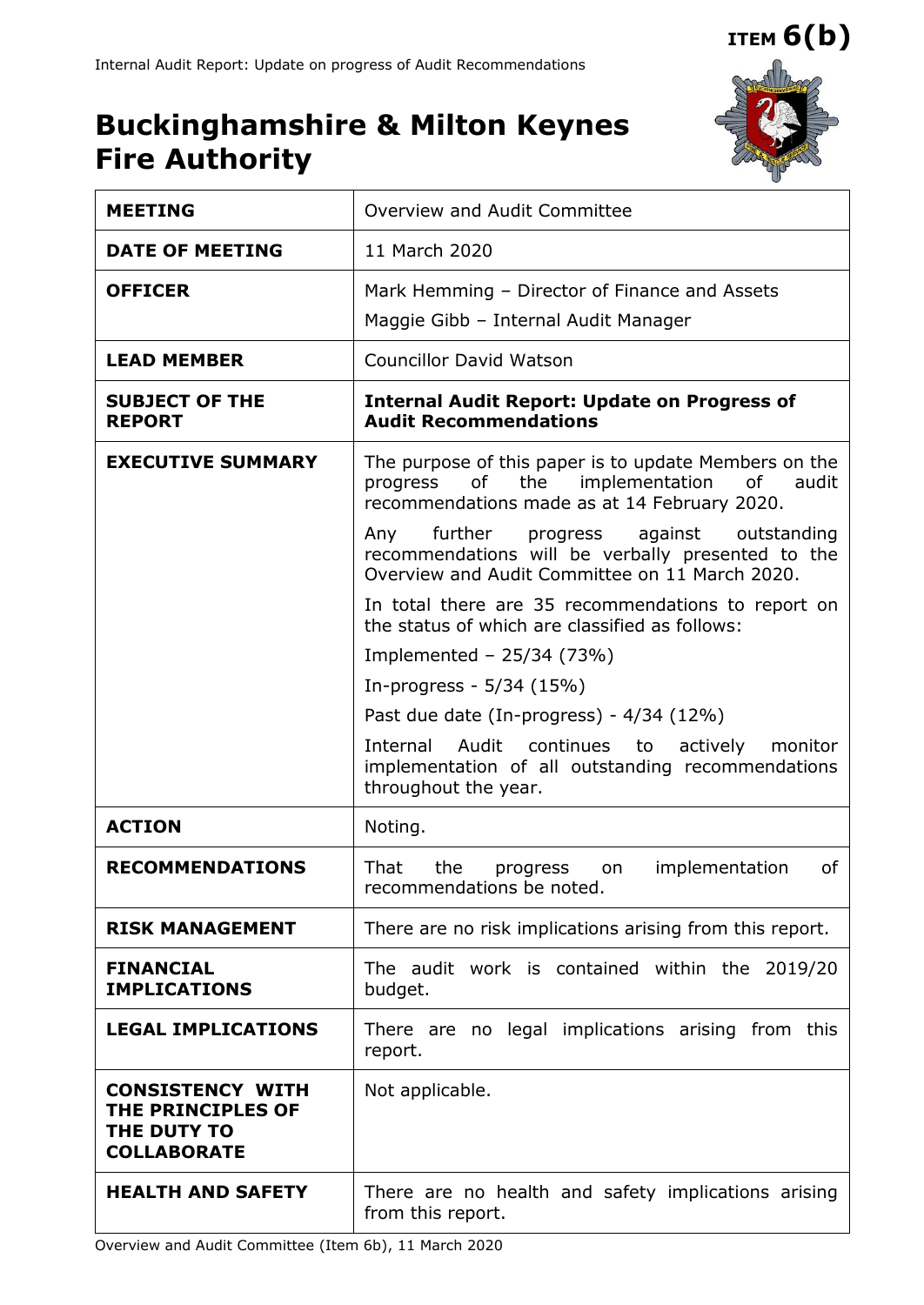| <b>EQUALITY AND</b><br><b>DIVERSITY</b>                    | There are no equality and diversity implications arising<br>from this report.                                                                                    |  |  |  |  |  |  |
|------------------------------------------------------------|------------------------------------------------------------------------------------------------------------------------------------------------------------------|--|--|--|--|--|--|
| <b>USE OF RESOURCES</b>                                    | Communication and progress monitoring<br>All audits, follow-up reports and further updates will<br>submitted to SMB and Overview and Audit<br>he l<br>Committee. |  |  |  |  |  |  |
| <b>PROVENANCE SECTION</b><br>&<br><b>BACKGROUND PAPERS</b> | Internal Audit Plans 2016/17, 2017/18, 2018/19 and<br>2019/20.<br>Internal Audit reports taken to Overview and Audit<br>Committee                                |  |  |  |  |  |  |
| <b>APPENDICES</b>                                          | Annex A: Status of Internal Audit Recommendations -<br><b>March 2020</b>                                                                                         |  |  |  |  |  |  |
| <b>TIME REQUIRED</b>                                       | 10 minutes                                                                                                                                                       |  |  |  |  |  |  |
| <b>REPORT ORIGINATOR</b><br><b>AND CONTACT</b>             | Maggie Gibb - Internal Audit Manager<br>mgibb@buckscc.gov.uk<br>01296 387327                                                                                     |  |  |  |  |  |  |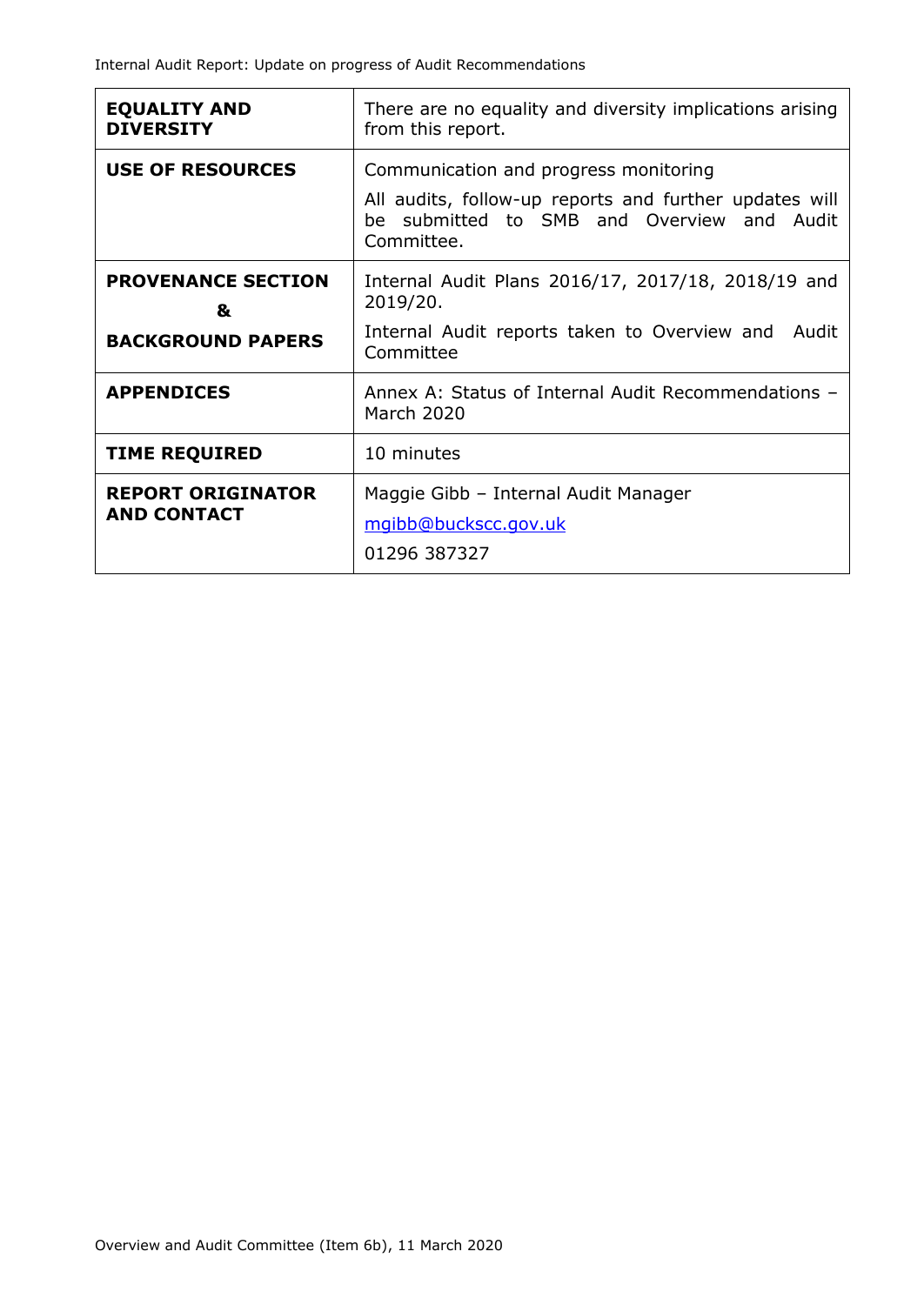## **BMKFA Audits All Management Actions Summary**



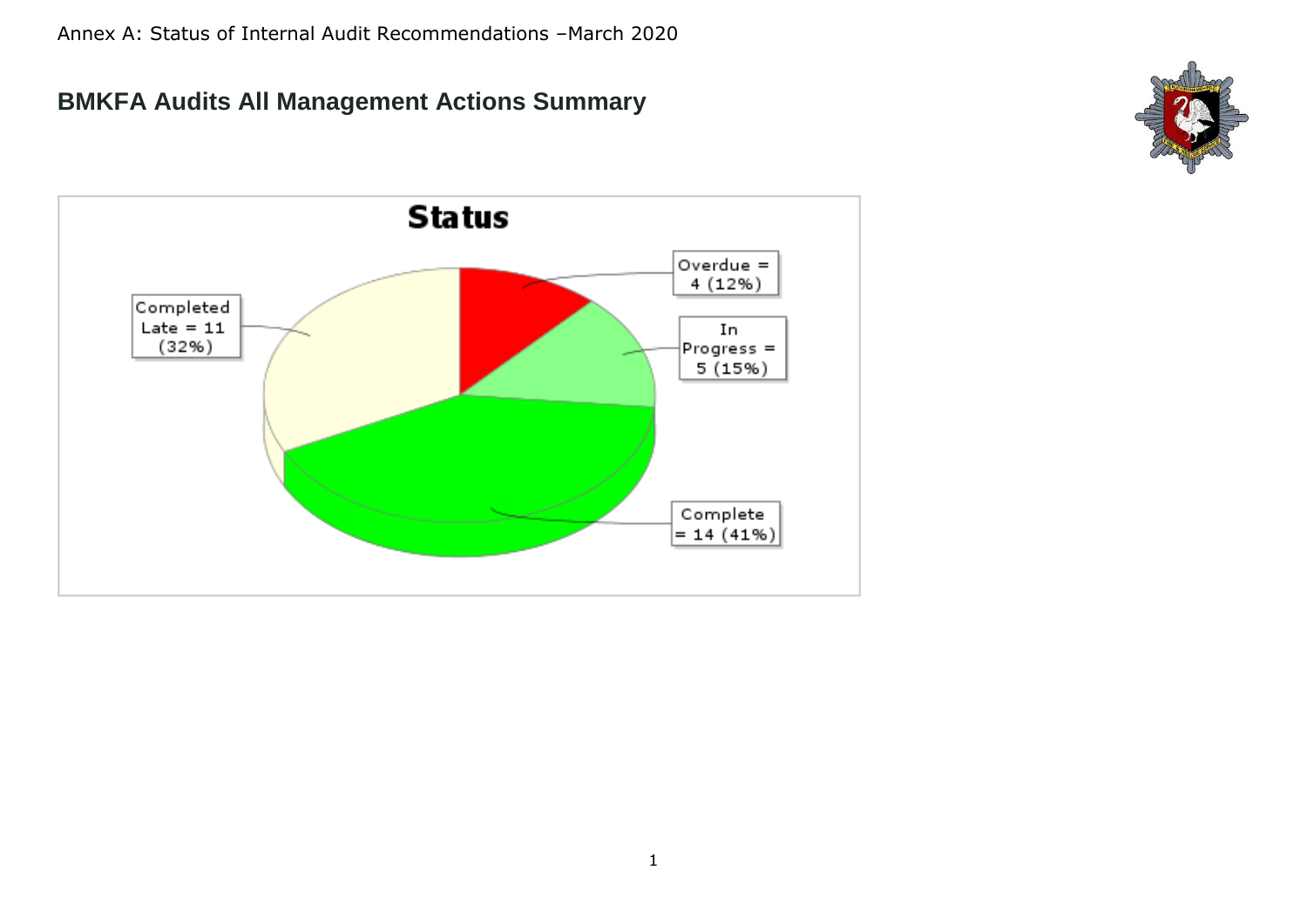## **BMKFA Audits - Overdue Management Actions**

| <b>Audit Title &amp;</b><br><b>Management</b><br><b>Action</b>                | <b>Description</b>                                                                                                                                                                                                                                                                                                                                                                                                                                                                                                                                                                                                                                                                                                                                                                                                                                                                                                                                                                                                                                                                                                                                                                                                                                                                                                                                                                                                                                                                                                                                                                                                                                                                                                                                                                                                                                                                                                                             | Due Date          | <b>Priority</b>           | <b>Action</b><br><b>Owner</b> | <b>Latest Note</b>                                                                                                                                                                                                                                                          |
|-------------------------------------------------------------------------------|------------------------------------------------------------------------------------------------------------------------------------------------------------------------------------------------------------------------------------------------------------------------------------------------------------------------------------------------------------------------------------------------------------------------------------------------------------------------------------------------------------------------------------------------------------------------------------------------------------------------------------------------------------------------------------------------------------------------------------------------------------------------------------------------------------------------------------------------------------------------------------------------------------------------------------------------------------------------------------------------------------------------------------------------------------------------------------------------------------------------------------------------------------------------------------------------------------------------------------------------------------------------------------------------------------------------------------------------------------------------------------------------------------------------------------------------------------------------------------------------------------------------------------------------------------------------------------------------------------------------------------------------------------------------------------------------------------------------------------------------------------------------------------------------------------------------------------------------------------------------------------------------------------------------------------------------|-------------------|---------------------------|-------------------------------|-----------------------------------------------------------------------------------------------------------------------------------------------------------------------------------------------------------------------------------------------------------------------------|
| <b>BMKFA 1718</b><br>1802 Fleet<br>Management<br>(1a &<br>b)Tranman<br>Review | <b>Finding</b><br>In discussion with the Fleet Manager it was confirmed that the latest Tranman training was delivered circa.<br>December 2015 through a one day training event. This training event covered a large amount of materials in a<br>short period of time and meant that a number of key topics were not covered in their entirety or in sufficient detail to<br>fully absorbed the information to the required standard.<br>Since the training was delivered there have also been a number of staff changes, resulting in three members of<br>staff, from a five person team who use the Tranman system, never being taught the full system and how to use the<br>software from the software provider. This has led to potential under-utilisation of the software and some<br>inconsistencies in the use of the system potentially compromising data integrity and alignment of processes.<br>In addition it was noted that there are current reporting issues through the Crystal Reporting function, which added<br>to the potential inconsistencies in the use of the system means reporting functions cannot be fully relied upon to<br>provide up to date and valid information to base decisions upon. Audit acknowledges that the reporting issue is<br>currently being investigated by Tranman.<br><b>Risk</b><br>Where training is not provided on a periodic basis, staff may adopted inappropriate, ineffective, and / or out dated<br>working practices.<br><b>Action</b><br>1a) Tranman to carry out a review of the current system and its utilisation and offer options for further utilisation of<br>the current system, available 'upgrades' and system improvements. This information can then be analysed to<br>ascertain the most appropriate action.<br>1b) Identify training requirements, system improvements and possible upgrades for implementation in 2018/19<br>(depending on funding requirements). | $31-Aug-$<br>2017 | <b>Medium</b><br>Priority | Jez Finden                    | The Tranman upgrade will be<br>implemented during 2020/21.<br>The new version will provide<br>enhanced functionality and all<br>training<br>needs<br>will<br>be<br>addressed<br>during<br>the<br>implementation<br>period.<br>Expected completion<br>date<br>December 2020. |
| <b>BMKFA 1819</b><br>1948 Stores (2)<br><b>Asset Review</b>                   | <b>Finding</b><br>Staff are required to undertake regular asset checks. The frequency of these inventory checks are dependent on<br>the type of items, with this being determined by the PIT Number each asset is assigned. When the staff check the<br>assets, a device would be used to scan the tag label of each asset to show that the asset has been located and<br>checked. Once the staff have scanned the item, evidence of this scan is registered automatically on Red Kite.<br>During these inventory checks the staff will declare if they have found the asset and if it is inadequate or faulty.<br>A sample of ten items was selected randomly from the Red Kite system. These were tested to see if the items had<br>been checked in accordance with the frequency required. In two cases the location of the items was not found and<br>the item had not been checked as a result.<br><b>Risk</b><br>Where assets are not checked on a regular basis, there is a risk that faulty or inadequate items are being held and<br>used by staff members.<br><b>Action</b><br>Inventory checks should be reviewed by the Asset Management Systems Officer. Where the inventory checks have<br>not been undertaken on a consistent basis, this will be followed up with staff.                                                                                                                                                                                                                                                                                                                                                                                                                                                                                                                                                                                                                                                       | 31-Dec-<br>2019   | <b>High</b><br>Priority   | Maria<br>Darrell              | A full review of inventories is<br>currently underway and being<br>reviewed<br>by the<br>Asset<br>Management Systems Officer.<br>Expected completion<br>date<br>March 2020.                                                                                                 |